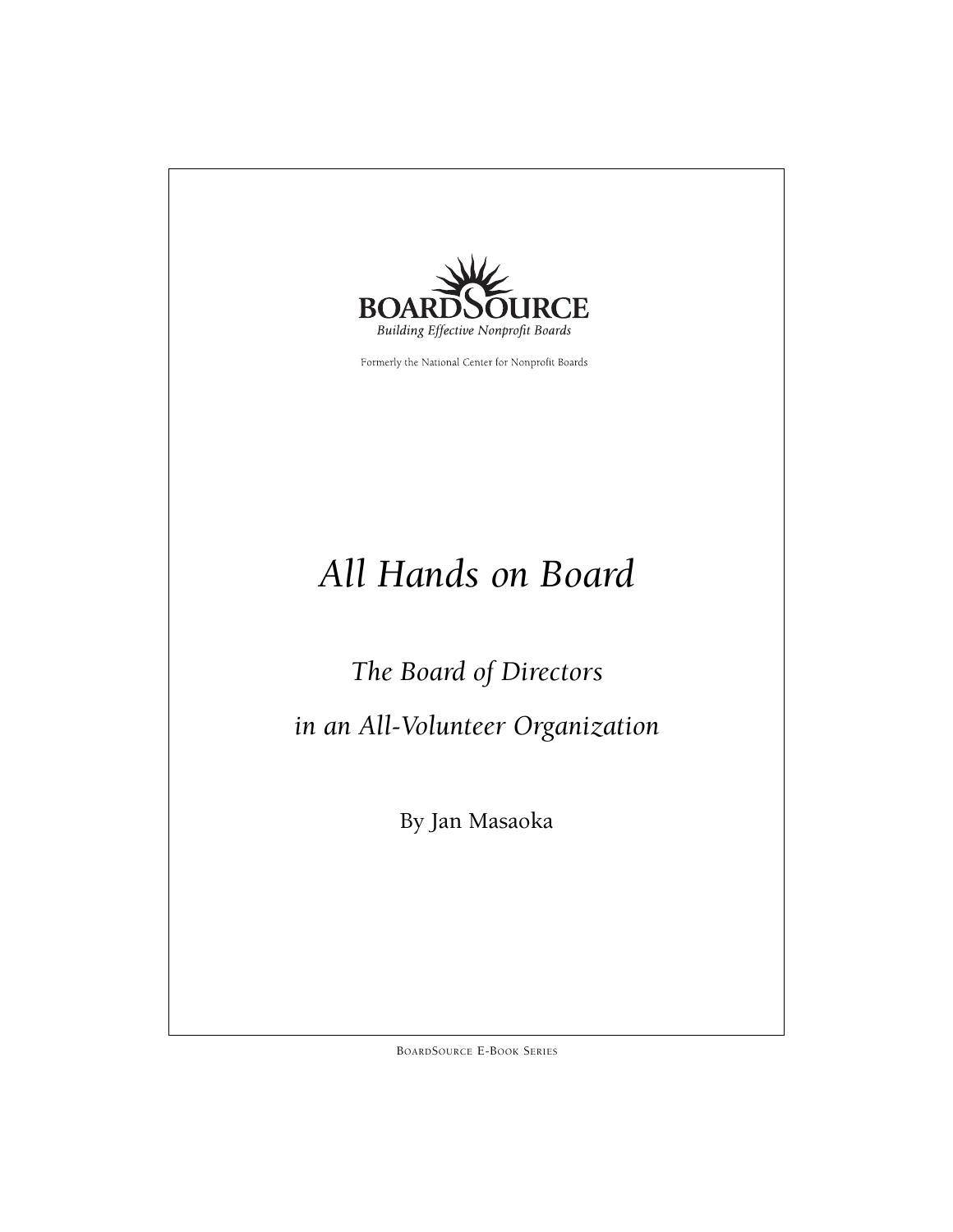**Volunteerism is an enormous economic force,** 

**yet it is never mentioned in business school or in economics departments.**

— *Charles Hoadley, former Chief Economist, Bank of America*

# WHAT IS AN "ALL-VOLUNTEER ORGANIZATION"?

If you are reading this handbook, you are part of a huge economic force — that of the all-volunteer organization (AVO). Among other tasks, members of AVOs clean up beaches, care for the dying, coach basketball teams, advocate for gun control, rescue abused animals, raise their voices in song, publish literary journals, raise scholarship funds, preserve local history, serve as volunteer fire departments, exchange heirloom seeds, host visitors from foreign countries, help people conquer alcoholism, change public perception about the disabled, and help adoptees and birth parents find each other. They make our communities, however defined, work better.

That these and countless other services are provided by volunteers and not by paid staff of a nonprofit, business, or government agency would come as a surprise to many. In fact, those of us in all-volunteer organizations often don't even think of ourselves as the important economic and social force that we are.

#### A WORD ON TERMINOLOGY

When we use the term "all-volunteer organization (AVO)," we mean a nonprofit organization in which volunteers manage the organization and do most or all of the work. Some soccer leagues pay referees for Saturday games, some historic preservation societies pay gardeners, and some PTAs pay after-school art teachers. The difference is that while AVOs sometimes pay people to do work, they don't pay people to *manage*. The job of management is done by the volunteer leaders, usually the board.

What do we call the people in the AVO who are not on the board? Most AVOs use the term "volunteers," even though the board members are volunteers, too. Other ways to describe these people are "members" or "front-line workers," but for the purposes of this book, we'll use "volunteer staff" or just "volunteers."

In all AVOs, there is also a group of people who have volunteered not only to do the work, but to be responsible for the organization. This group, frequently called the board (short for

ALL HANDS ON BOARD / ©1999 BoardSource and CompassPoint Nonprofit Services / www.boardsource.org 2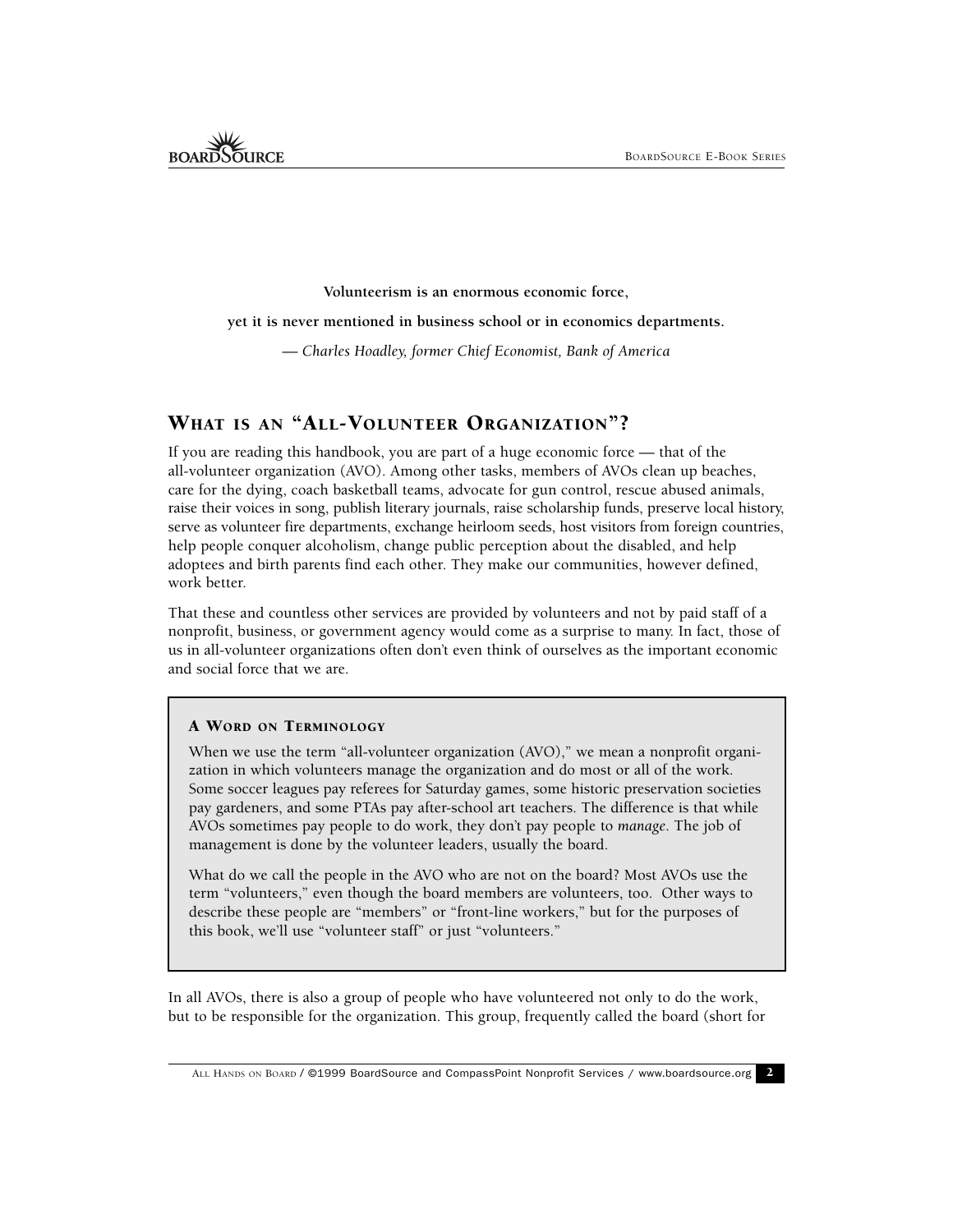board of directors), takes on the legal and leadership responsibilities for the organization. Some groups elect members to form this board, while in others anyone can volunteer to join the core group or the steering committee. Because many AVOs haven't taken the legal steps to form a nonprofit corporation, there may not be a legal board of directors. Whatever this group is called, we'll use the term "board" to identify this leadership group.

Board members of an all-volunteer organization know the important, but often unrecognized, role that the board plays. In addition to taking responsibility for the organization's legal and ethical obligations to donors, clients, and the government, AVO boards shoulder the responsibility of providing guidance to the organization by managing the organization and leading the other volunteers with their hands, minds, and spirits.

This handbook explains the two types of responsibilities that AVO boards have and provides a checklist that helps assess the work of the board. Like most all-volunteer organizations, the board can be so involved with getting the work done that it seldom finds the time to examine how the board itself is working, or to celebrate and appreciate the board's hard work and achievements.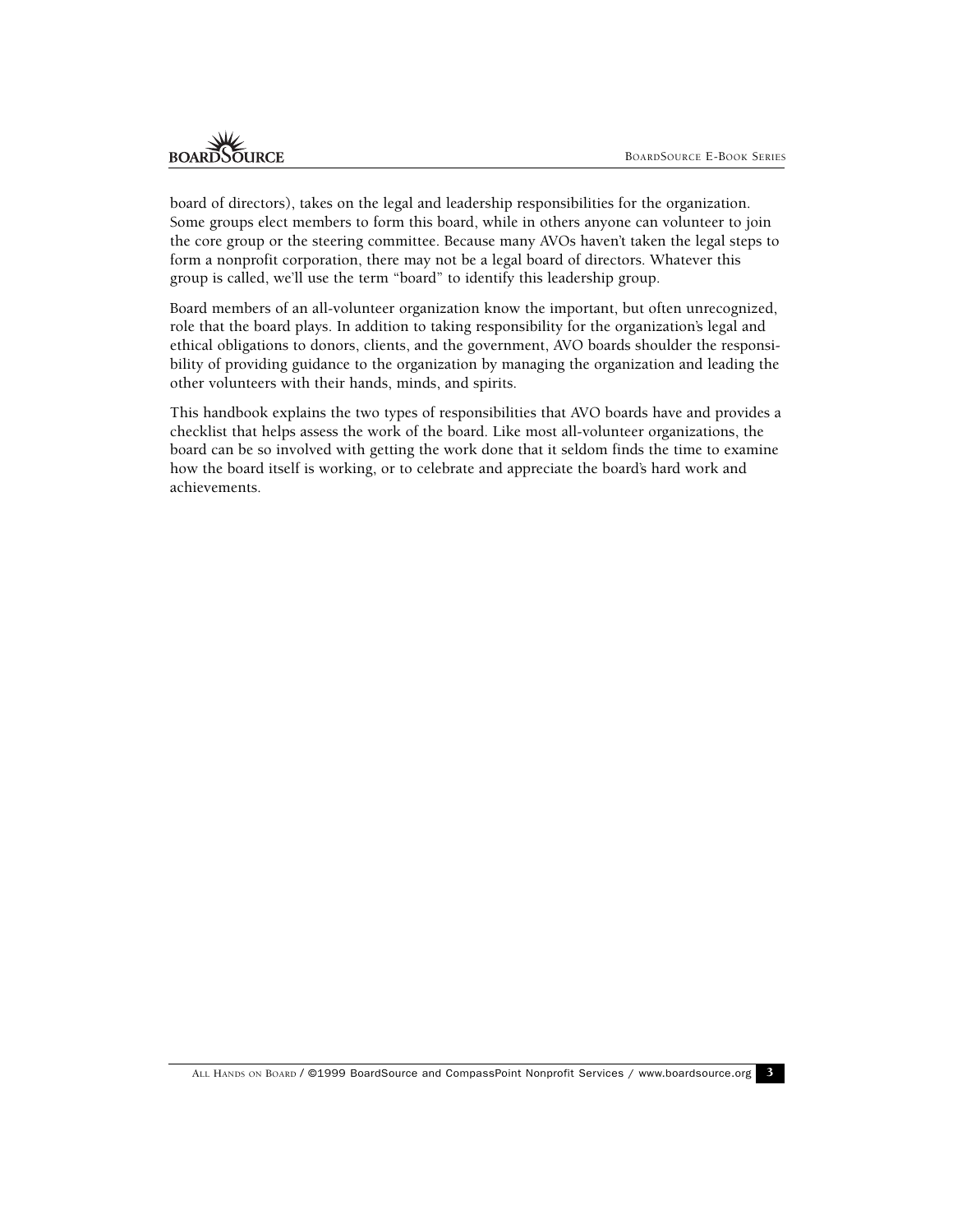#### WHAT TYPES OF ALL-VOLUNTEER ORGANIZATIONS IS THIS BOOK BEST FOR?

AVOs run the spectrum, ranging from small, relatively informal organizations to larger, more formal, affiliated organizations. This book is written primarily for AVOs that are relatively informal and relatively independent. Some examples are:

- Youth and adult sports leagues (Tri-City Soccer League, West Valley Women's Softball League)
- Neighborhood associations, crime watch groups (South Side Neighborhood Association)
- Clubs, hobby groups, literary societies (Rose Society, Square Dancing Club, Robert Louis Stevenson Association)
- Sponsoring groups for civic events (Martin Luther King, Jr. Day March Committee, Harvest Festival)
- Associations of people with similar interests (computer users' groups, people working for peace in the Middle East)

Other AVOs (particularly those affiliated with larger, staffed nonprofits) may have formal board guidelines and organizational principles that address much of the material presented here. Nonetheless, readers affiliated with these groups may find this book helpful in clarifying the board's roles and responsibilities. Some examples of these types of AVOs include:

- "Friends of" groups (Friends of the Zoo)
- Fundraising arms for institutions (hospital auxiliaries or school foundations)
- Service clubs (the Junior League, Rotary, and Kiwanis)
- Government agency-associated groups (volunteer fire departments , library volunteers)

### WHAT IS THE BOARD OF DIRECTORS?

Unlike for-profit businesses and corporations, nonprofit organizations aren't "owned" by anyone. Instead, they are "owned" by the community — chartered by the government to serve a public purpose. The board of directors is the group of people that represents the interests of the "owners" — the community. The board, acting as *governors* or *trustees,* is charged to protect that public purpose — to ensure that funds are used responsibly and as effectively as possible.

In a nonprofit with paid staff, an important function of the board is to hold staff accountable to that community purpose — to be sure that the organization is complying with tax and legal requirements, and using funds efficiently for the organization's priorities. In addition,

ALL HANDS ON BOARD / ©1999 BoardSource and CompassPoint Nonprofit Services / www.boardsource.org 4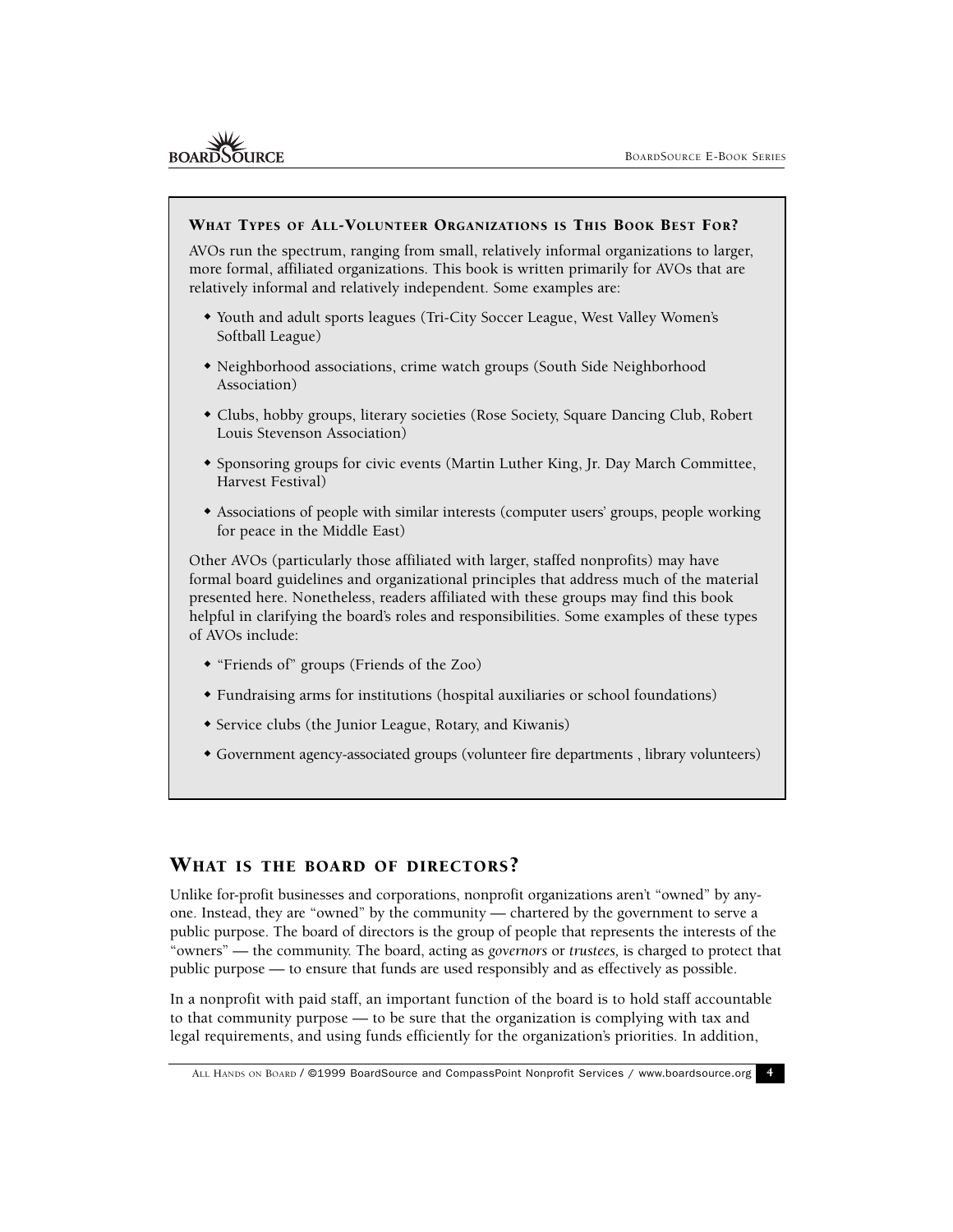board members often assist staff in the work of the organization, whether that's helping to raise money, assisting with accounting, or meeting with state or local officials.

In an all-volunteer organization, there are no paid managers. As a result, it's often hard to distinguish between what the *board* does and what the *organization* does. For example, the same person — let's call her Cristina — may wear two hats when volunteering for the local garlic festival. When she's wearing her board member hat, Cristina and the other board members must obtain local permits and decide how much to spend on publicity. When she's wearing her volunteer staff hat, Cristina and the other volunteers may direct cars to parking areas or design the newspaper ad. At times, these different hats, or roles, may seem contradictory or confusing, not only for volunteers like Cristina but also for others inside and outside her allvolunteer organization.

## TEN JOBS FOR THE BOARD IN THE ALL-VOLUNTEER ORGANIZATION

As everyone active in all-volunteer organizations knows, not all AVOs are alike. So it shouldn't be surprising that the board's responsibilities are different from one AVO to another. This handbook addresses the key, basic responsibilities of boards in all-volunteer organizations. Each organization will want to define its responsibilities for itself, using this handbook as a starting point.

There are two types of responsibilities that boards have in all-volunteer organizations. The first type is related to responsibility for the nonprofit corporation, as protectors of the public interest as embodied in the organization. These responsibilities are often called the board's *corporate* or *governance* responsibilities. The second type is related to the board as the leaders and chief volunteers in the organization — the responsibilities for *managing*, *leading*, and *doing*.

There's also an important distinction to make between the responsibilities of the *board as a whole*, and the responsibilities of *individual* board members. (See "The Board Responsibility Matrix," page 7.)

#### THE BOARD'S GOVERNANCE RESPONSIBILITIES

As those legally responsible for the nonprofit corporation or association, the board of directors accepts responsibility for some important areas.

#### **1. Handle the money and file the forms.**

Whether an organization's funds come from a bake sale, a grant from a foundation, a gala dinner-dance, or contributions from members, the board's responsibility is to make sure that the organization has raised sufficient funds for operating its programs and that the money is handled wisely, carefully, and in a way that's accountable to the donors and the community. In most all-volunteer organizations, the treasurer is a member of the board, and he or she writes the checks, makes the deposits, and gives financial updates to the board.

Because most all-volunteer organizations have an informal air about them, it's easy for finances to be treated in a casual way. But when money matters are treated casually, it can

ALL HANDS ON BOARD / ©1999 BoardSource and CompassPoint Nonprofit Services / www.boardsource.org 5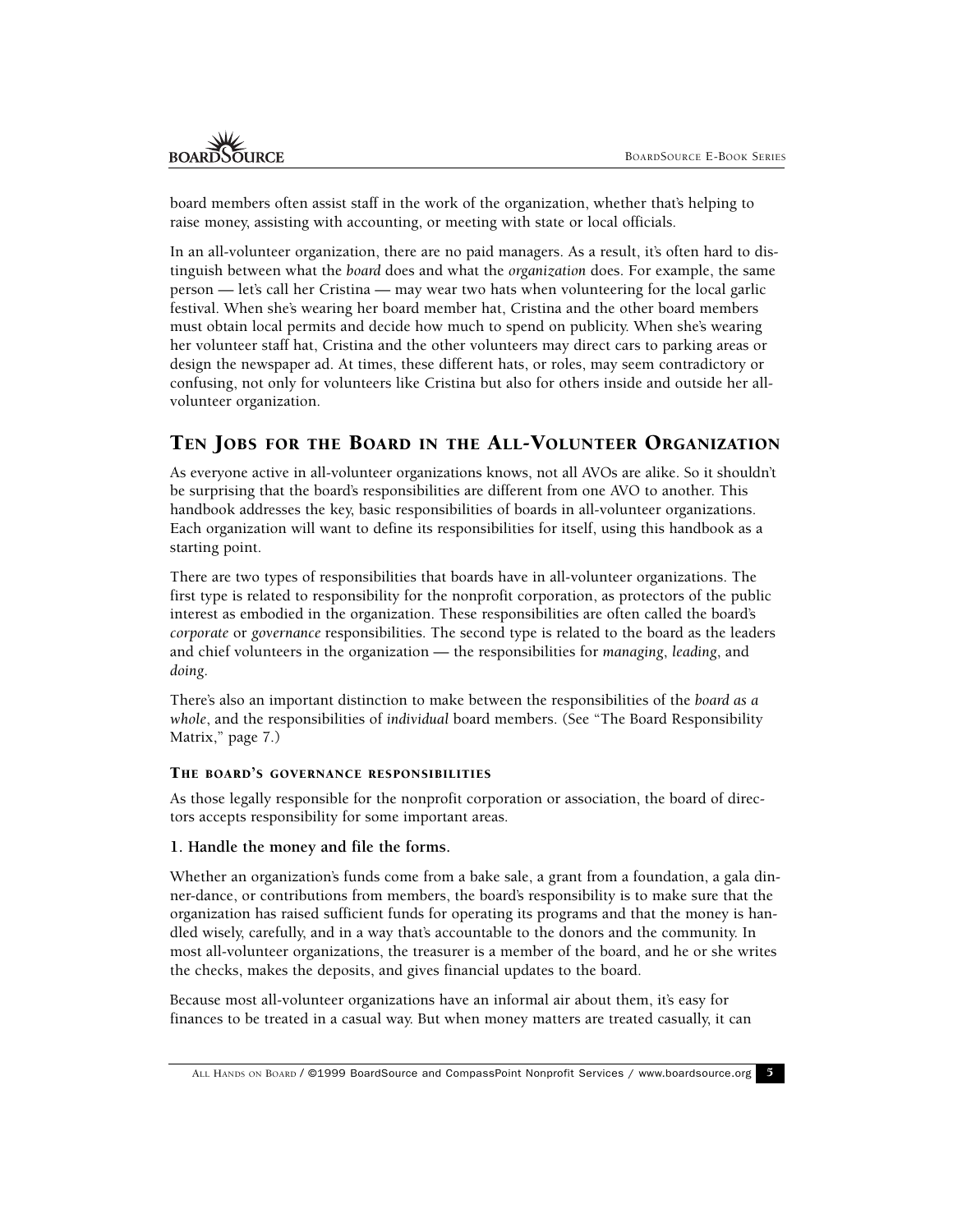become too easy for money to get lost, or for some people to question how money has been spent, or even for some people to take advantage of the informality and take some of the organization's money for their own benefit.

The responsibility of the whole board is to protect not only the organization's money but also the treasurer's credibility. Make sure that there are checks and balances in place, such as requiring a second signature on outgoing checks or having someone other than the treasurer count the cash at an event before the deposit. If the organization is unhappy with the performance of the treasurer, the board shouldn't be shy about suggesting that a new treasurer be elected who may have more time or experience to do the job right.

In addition to handling the funds, various kinds of reports are also required. Donors need to have acknowledgments sent to them as documentation for their tax returns. And nonprofit organizations that typically receive \$25,000 or more in gross income must file the Federal Form 990 (or 990EZ) with the Internal Revenue Service on an annual basis. Form 990 asks for financial information and program information, and because 990 is a public document, it must be made available to the public on request. In addition, state governments (and some local governments) also require nonprofit filings.

One person on the board should be assigned the responsibility of knowing the federal and state filing requirements and making sure that the forms are filed on time.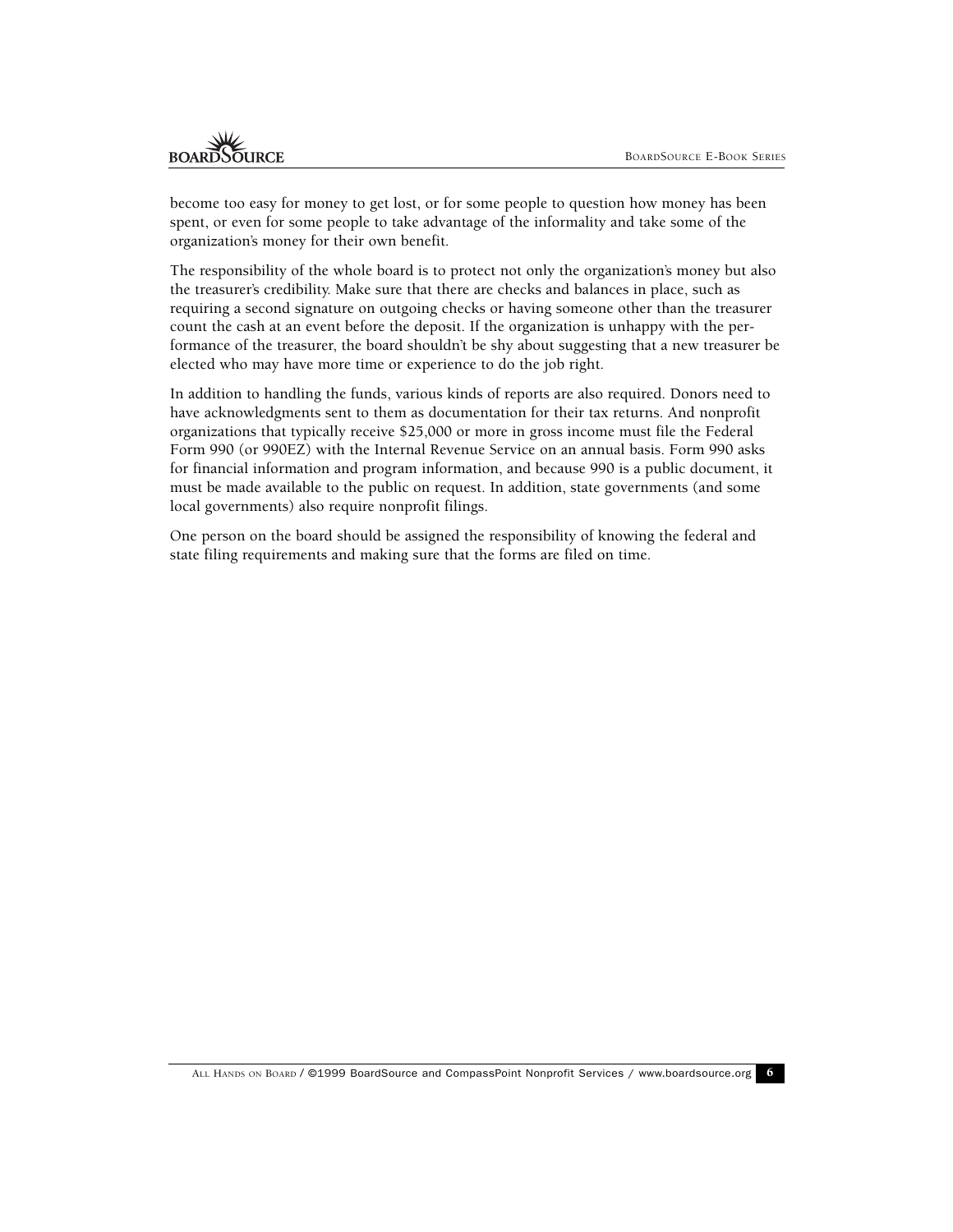| The board as the governors or<br>trustees of the organization.                                                                                                                                                                                                                                                                                                                                                                                                                                                         | The board as managers and leaders of<br>the organization.                                                                                                                                                                                                                                                           |  |  |  |  |
|------------------------------------------------------------------------------------------------------------------------------------------------------------------------------------------------------------------------------------------------------------------------------------------------------------------------------------------------------------------------------------------------------------------------------------------------------------------------------------------------------------------------|---------------------------------------------------------------------------------------------------------------------------------------------------------------------------------------------------------------------------------------------------------------------------------------------------------------------|--|--|--|--|
| Responsibilities                                                                                                                                                                                                                                                                                                                                                                                                                                                                                                       |                                                                                                                                                                                                                                                                                                                     |  |  |  |  |
| In its governance role, the board fulfills<br>its responsibilities by acting as a<br>collective body.                                                                                                                                                                                                                                                                                                                                                                                                                  | In its management and leadership roles,<br>board members fulfill these responsibilities<br>through their actions as individuals.                                                                                                                                                                                    |  |  |  |  |
| Objectives                                                                                                                                                                                                                                                                                                                                                                                                                                                                                                             |                                                                                                                                                                                                                                                                                                                     |  |  |  |  |
| Objective: To ensure that the organization<br>fulfills its legal and financial responsi-<br>bilities and fulfills its responsibilities to<br>the community.                                                                                                                                                                                                                                                                                                                                                            | Objective: To ensure that the organization's<br>work is accomplished and to represent<br>the organization to the community                                                                                                                                                                                          |  |  |  |  |
| 1. Handle the money and file the forms.<br>Safeguard assets from misuse, waste,<br>and embezzlement.<br>2. Keep it legal and safe. Ensure<br>compliance with federal, state, and<br>local regulations, and fulfillment of<br>contractual obligations.<br>3. Make big decisions for the future.<br>4. Make sure the organization is<br>accountable to its constituencies, and<br>protect the organization's reputation.<br>5. Get help when you need it.<br>6. Plan for arrival and departure of<br>individual members. | 7. Get the work done.<br>8. Support other volunteers so they<br>successfully contribute to<br>can<br>the organization's work.<br>9. Be ambassadors to the community.<br>Lend names and personal credibility<br>and reputation to the organization.<br>10. Pass along the covenant. Provide<br>leadership in spirit. |  |  |  |  |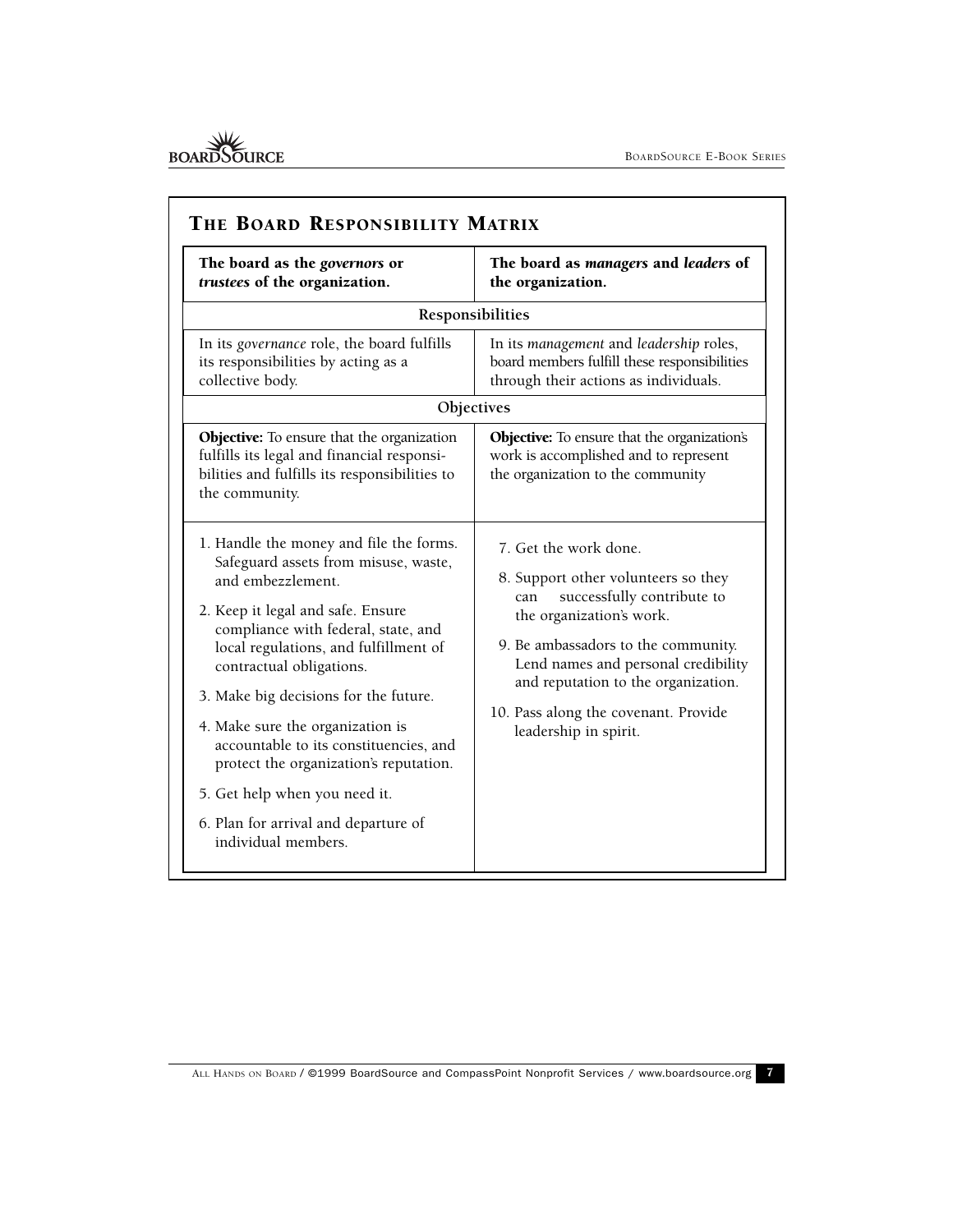#### **2. Keep it legal and safe.**

The board should ensure that it is legal and safe for people — including themselves! — to volunteer. If an AVO uses office space or owns a building, such as a historic home, the organization should be sure to have insurance in case of fire, theft, or accidents and should regularly check to be sure that the building is reasonably safe and secure. If volunteers drive people to the doctor, plant trees, care for injured animals, or coach young athletes, the organization should consider obtaining insurance in case the volunteers are injured while doing their work.

Don't forget that volunteers, like paid workers, must comply with laws related to the work they do. Of course, volunteers must have valid driver's licenses if they are driving their cars in their volunteer work. In a less obvious example, volunteers answering health-related telephone support lines should be doctors who are able to give out medical advice. If non-MDs are answering support lines, be sure that they have the guidance to know what kind of advice they can and can't give legally.

Keep in mind that all  $501(c)(3)$  nonprofit organizations are prohibited from engaging in electoral activity (such as endorsing candidates for office) or from "more than insubstantial" lobbying activity. If an organization advocates for particular policy issues, the board should know the legal guidelines and options by which to operate. See the "Suggested Resources" section at the end of this handbook for further references.

As a practical matter, most AVO boards have one person (often the treasurer) who monitors the organization's activities for areas needing further investigation. Additional areas for this person to note may include the following: obtaining a liquor license for a special event; state and local gambling laws (for example, regarding bingo games); sales tax; applicable tax on income generated by activities unrelated to the organization's mission; and inappropriate payments to board members. This person should also contact the state government office which governs nonprofit charities to find out which state and federal filing requirements apply to the organization.

#### CREATING A MISSION STATEMENT

More formal nonprofits, whether AVOs or staffed, take the time to write a mission statement or a vision statement or both — a sentence or two that captures what the organization stands for and hopes to achieve. For example, the mission statement of a community chorale reads, "Our mission is to celebrate the joy of singing, by performing choral music of all styles, by inspiring our singers and our audiences, and by encouraging community members of all ages to experience, appreciate, and participate in choral music activities."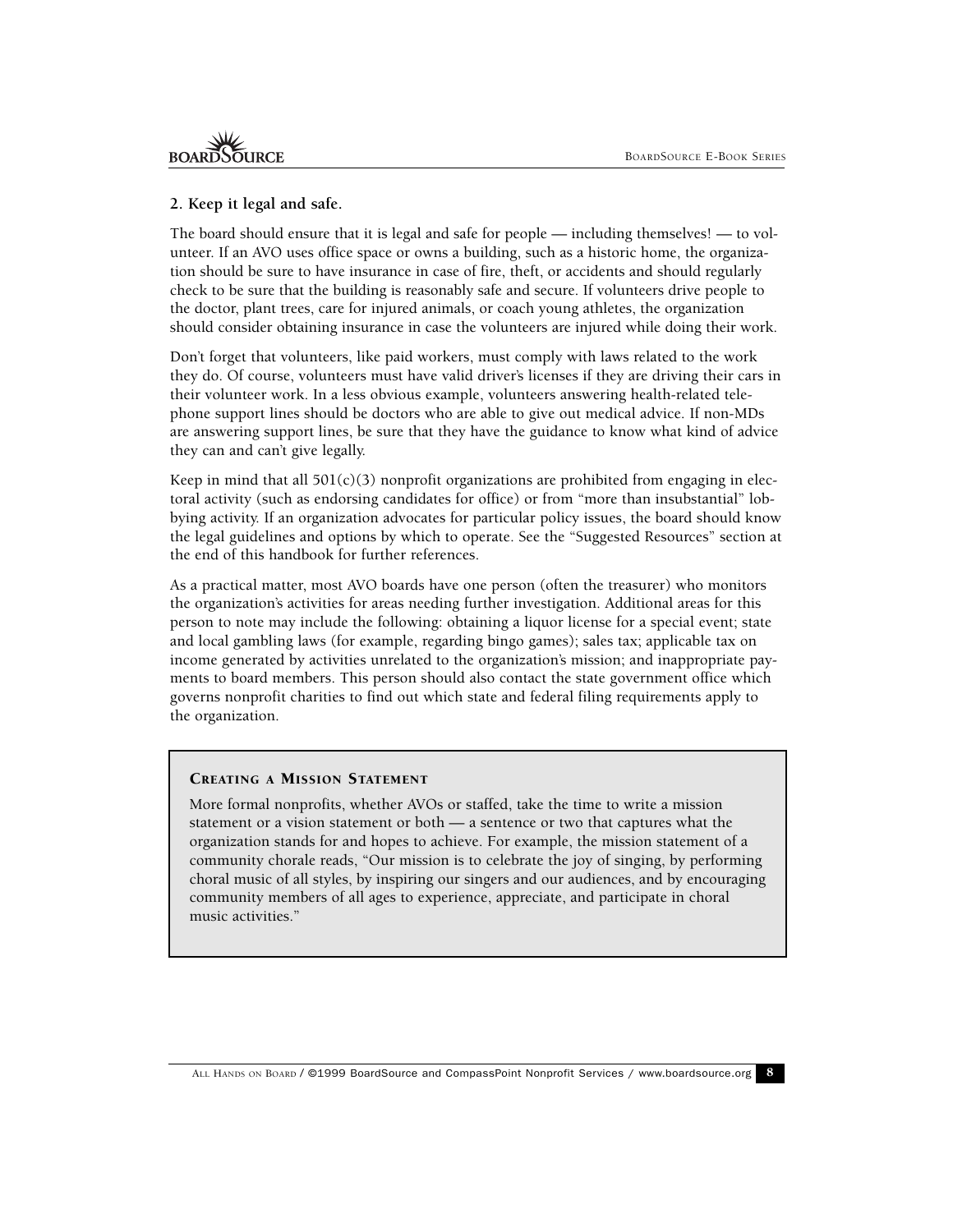#### **3. Make big decisions for the future.**

Someone has to make an AVO's big decisions, whether it's to change the organization's name, to add non–church members to the choir, to raise money to hire an executive director, to stop holding the annual rodeo, to add boys to the girls' drill team, or to merge with another organization. These decisions — or choices — together represent a strategic direction for the organization. This process is also known as strategic planning.

One of the biggest questions in AVOs is whether to work toward becoming a staff-managed organization in which most of the work ultimately will be done by paid staff. Such AVOs consider whether to apply for foundation grants, or to try to raise enough money to hire a fundraiser who will be able to raise money for staff salaries.

For some all-volunteer organizations, there is a clear goal to "grow up" to be a large, staffed organization. (The Sierra Club, Red Cross, Urban League, March of Dimes, and Mothers Against Drunk Driving all started as all-volunteer organizations.) The board of such an AVO needs to develop a plan that phases in paid staff and changes the roles for the board. Many AVOs that aspire to becoming a staffed organization stumble when they first hire someone to *manage* the organization. After years of acting in both management and governance roles, it's often difficult for boards to find a way both to be supportive of management staff and to provide adequate oversight or governance. Some AVOs hire an interim director or a program coordinator before hiring an executive director as a way for the organization and the board to make the change in stages.

For others, staying all-volunteer is an intrinsic part of the organization's mission and heart. For those active in a church group, in the volunteer rescue squad, in the hospital auxiliary, or in the PTA, it may be the all-volunteer character of the organization that makes working with it so satisfying and rewarding. All-volunteer organizations need not feel that they "should" aspire to being a staffed organization. AVOs have an important role to play in our communities, and we should never apologize for being "just volunteers" when talking about our organizations.

#### **4. Make sure the organization is accountable to its constituencies. Protect the organization's reputation.**

A wide range of people — members, donors, clients, community members, and other constituencies — place their trust and confidence in your organization. On an everyday basis, the board represents their interests within the organization, ensuring that the organization is accountable.

Many AVOs send reports of one kind or another to their constituencies. For example, one AVO may publish a "Letter to the Editor" in the local paper reporting on a civic event it has sponsored and its financial activity. Another organization may make an annual report to a membership meeting or community forum. But even in AVOs that don't issue written reports, the board must keep foremost in its mind the interests of those who have supported the organization with their dollars, labor, goodwill, and trust.

For many all-volunteer organizations, a good reputation is its most valuable asset. An organization can suffer irreparable harm if the community loses confidence in it, whether because of

ALL HANDS ON BOARD / ©1999 BoardSource and CompassPoint Nonprofit Services / www.boardsource.org 9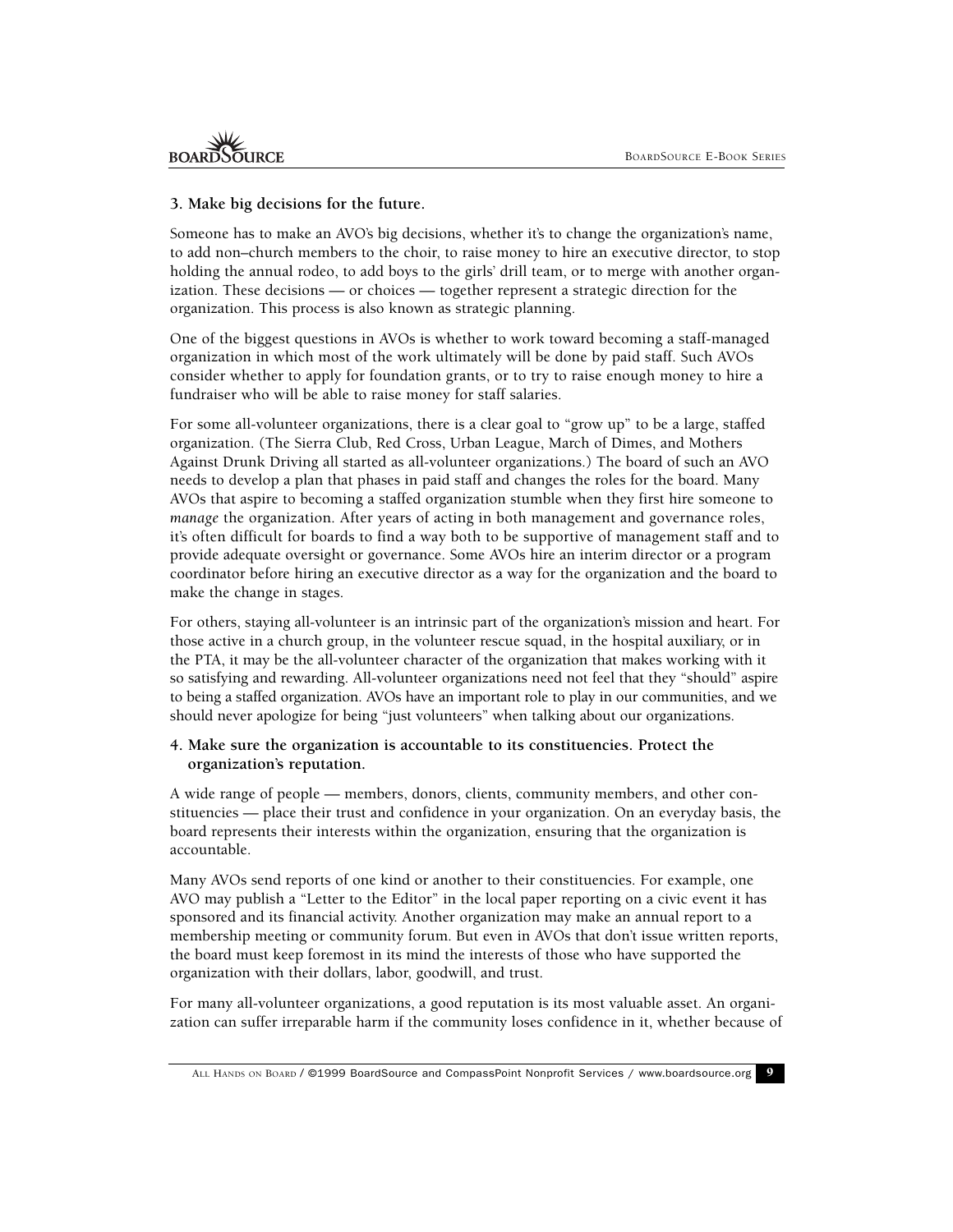a financial scandal or an inappropriate remark made at a city council meeting. If an organization is, for example, a local chapter of a national organization such as the NAACP or the March of Dimes, it is representing not only the local organization but the national organization as well. Once a year, an AVO should identify someone who can officially speak to the press on the organization's behalf.

## **5. Get help when needed.**

The organization's volunteers and board members may not always have the expertise the AVO needs. It's the board's job to know when more help is needed, and to go out and find that help. If a lawsuit is brought against an organization, it is the board that finds and contracts with an attorney. If the community theater's roof looks shabby, the board should obtain an engineering or contractor's report to be sure that the building is safe for both the stage company and for the audience. If the board needs help preparing financial reports, the board should seek the assistance of a certified public accountant or other finance professional.

Local community foundations, United Ways, or nonprofit resource centers may be able to make references to additional sources of free or low-cost help. It's likely, though, that someone from among the board members, volunteer corps, patrons, clients, donors, or supporters already knows who can help — just ask.

## **6. Plan for the arrival and departure of individual members.**

The AVO board is also responsible for finding and training its own replacements to ensure the smooth transition of leadership. In large corporations, a succession plan is an important task for the chief executive. In an all-volunteer organization, the departure of key leaders may be an even more critical crossroads for the organization.

If your organization has trouble keeping volunteers, there may be something in the way the board works (or the way some individuals behave) that discourages people from thinking they can become part of the leadership. Occasionally, longtime leaders and volunteers view the organization as "their baby" and are sharply critical and undermining of anyone whose approach is different. They may constantly find fault with new volunteers or refuse to allow new people to have real responsibility. If the board members truly believe in the organization's work, they will want to ensure that they encourage new volunteer leaders (even if they seem to be doing it all wrong) and let the organization grow into its own future. This may mean allowing current activities to die out and new activities to take their place.

Some people who are wonderful workers are reluctant to see themselves as prospective board members. They may feel that board members must be experts or have special training. In fact, the boards of all-volunteer organizations are among the best places in the world to find training and become expert in managing organizations. It helps if current board members seek out valued volunteers and encourage them to stretch their skills by joining the board. This is just one way that each person's self-interest and the organization's interests can grow together.

When the board presidency or another leadership position changes hands, many AVOs find that the organization's papers and obligations get "lost in the move." At the very least, one sturdy box should be "the organizational safe." It can contain the official documents and be

ALL HANDS ON BOARD / ©1999 BoardSource and CompassPoint Nonprofit Services / www.boardsource.org 10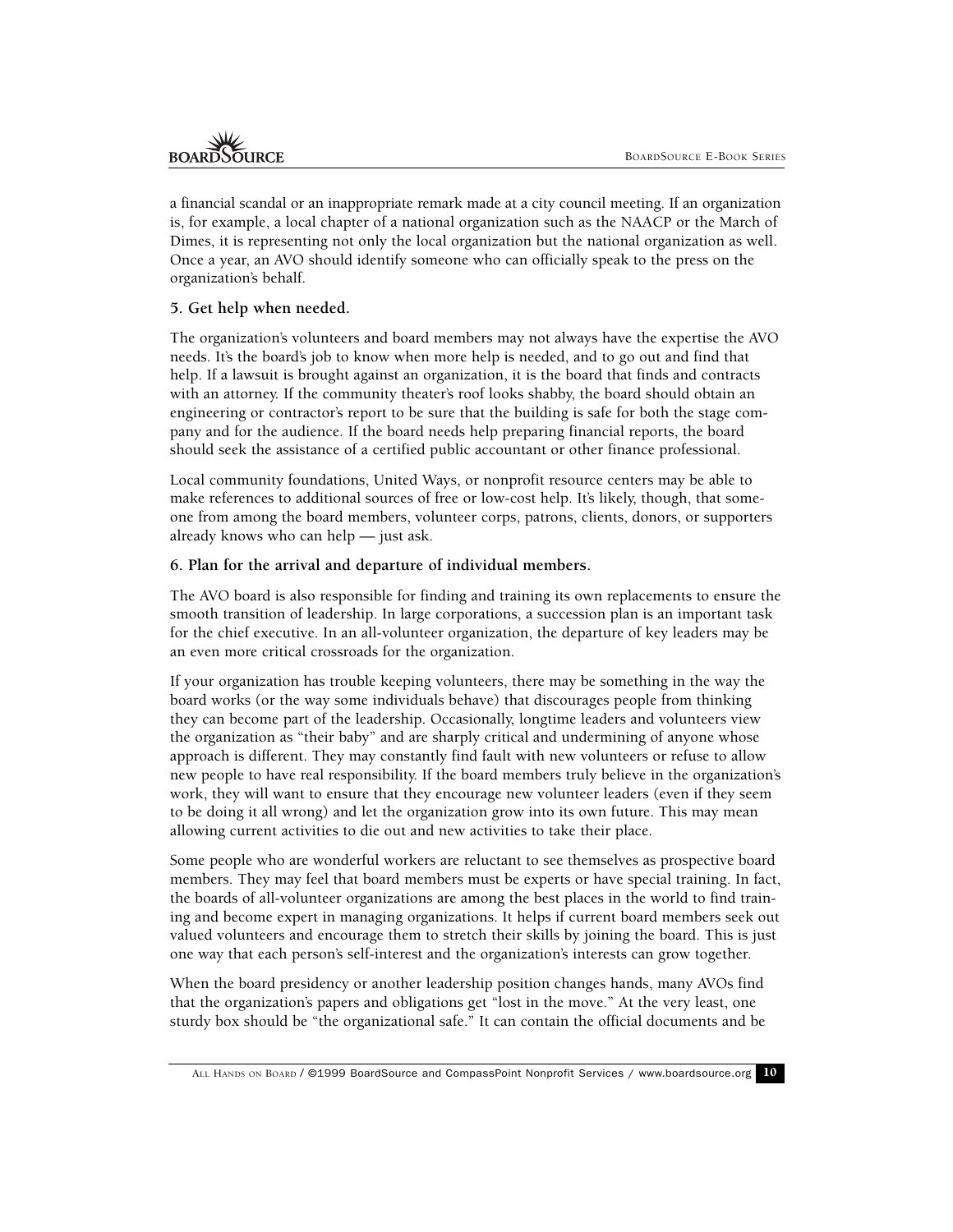easily passed along from one president to the next. Some organizations have one box for each position of responsibility; these are ceremonially presented at a board meeting to the incoming generation of leaders.

In a few cases, it may be appropriate for an organization to quietly fold when its extraordinary leader departs. Not every organization can sustain itself without the special commitments and talents of one particular individual. Rather than fight a losing battle against this reality, the board can take the opportunity to "close out" the organization with a celebration of its accomplishments and a transfer of its mailing list and other assets to another organization. Although it may be difficult for many in the organization to accept, the community's interests may be best served by this transition.

## THE BOARD'S MANAGEMENT AND LEADERSHIP RESPONSIBILITIES

While the responsibilities described earlier are typically carried out by the board acting as a *collective body,* the following responsibilities are typically those of *individual* board members.

## **7. Get the work done.**

Frequently in an all-volunteer organization, the board members' primary responsibility is to get the work done, both by putting their own shoulders to the task as well as by organizing others. No one will be satisfied if board members don't act as leaders in the organization's activities: staffing the booth at the county fair, putting on the annual barbecue, showing up and pitching in on "Clean Up the Park Day." The board is the "management team" for the organization, and gains the organization's respect by working hard and getting the job done.

For some all-volunteer organizations, "doing the work" means raising money. Countless AVOs function as supporting and fundraising arms of other organizations. Organizations such as hospital auxiliaries, friends of the library, charity ball committees, local chapters of the Diabetes Association, and friends of state parks have chosen to help by raising money in a way that allows 100 percent of funds raised to go towards services and programs.

There's a great feeling of accomplishment in a group of people volunteering together on a task and getting it done. "Getting the work done" is both the responsibility and the reward for all of us in all-volunteer organizations.

#### **8. Support other volunteers so they can successfully contribute to the organization's work.**

Effective volunteer leaders know that the most work gets done when it's possible for people with a wide range of time commitments to volunteer. In AVOs, one of the board's key roles is to organize the work to make it easy for volunteers to do it well. PTAs, for instance, often coordinate a variety of jobs that take different amounts of time at different times of day, to let parents find assignments that work for them. One assignment might be volunteering every week for two hours in the school library, while another assignment might be a once-a-month bookkeeping job that can be done at home.

The board must also perform some of the roles played by supervisors in staffed organizations. Board members need to make sure that volunteers understand the responsibilities they have taken on, and that volunteers have what they need (skills training, background knowledge,

ALL HANDS ON BOARD / ©1999 BoardSource and CompassPoint Nonprofit Services / www.boardsource.org 11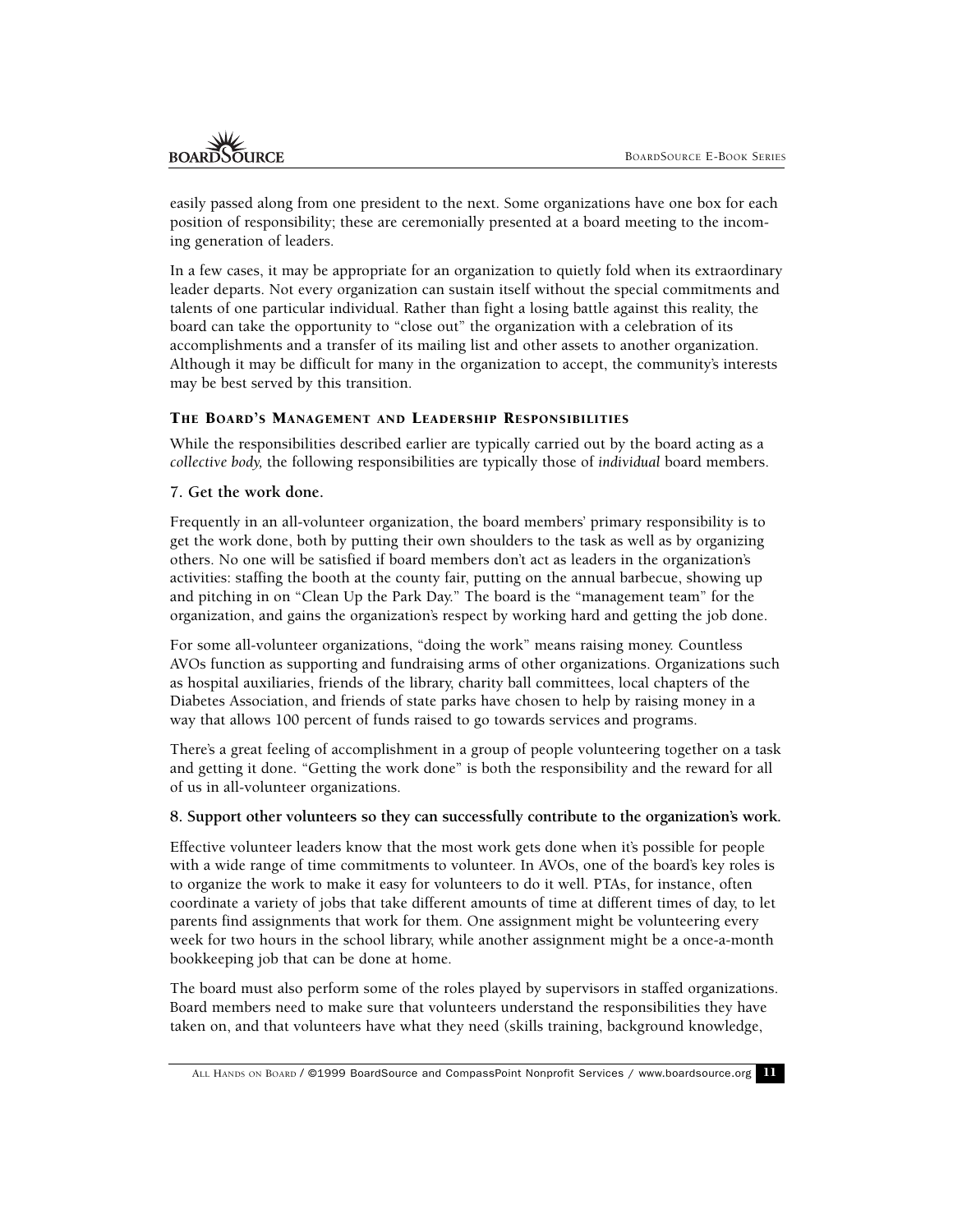ongoing coaching) to do their jobs well. Board members need to thank each other, and other volunteers, for the work done. They can find ways for volunteers (including themselves) to strengthen their skills, receive recognition awards, participate in thank-you dinners, and, when necessary, depart gracefully.

The writer Ivan Scheier talks about "glad gifts" — the skills, energies, funds, and other gifts that volunteers are *glad* to give. The board's job is to make sure that there are opportunities for everyone to give their glad gifts, and to welcome everyone who wants to help, with whatever time and expertise they can bring.

#### **9. Be ambassadors to the community.**

Board members must serve as ambassadors to their community and must connect to the parent or partner organization if there is one. In an all-volunteer organization, the board must act as the State Department *and* the public relations firm for the group. The board of a volunteer fire department should make sure the organization has connections and ongoing communication with the sheriff's office, the police department, the forestry department, the school district, and others. The new president of the Rotary is well advised to have lunch with the presidents of Kiwanis and the Junior League. An all-volunteer group of parents of children with cancer made sure that there was always one board member assigned to staying in touch with the American Cancer Society.

When we think of an organization's assets, the first things that come to mind are money in the bank, furniture, or equipment. But for most AVOs, it's their personal relationships with those from other organizations that are the most important assets. These relationships are sources of power and influence in the community, as well as channels for information and the inspiring knowledge that we're part of a larger community effort.

Many AVOs are all-volunteer chapters of larger, staffed organizations, such as the Japanese American Citizens League; the National Council of Negro Women; Self-Help for the Hard of Hearing (SHHH); the American Civil Liberties Union; Parents, Families, and Friends of Lesbians and Gays (PFLAG); the League of Women Voters; and the California Native Plant Society. Others are alumni associations of colleges and universities or professional associations such as the local chapter of the state Society of CPAs, the Hispanic Journalists Association, and the Association of Independent Stained Glass Artists.

Board members of such all-volunteer chapters have the additional responsibility of staying in contact with the national or statewide organization. Relations between local all-volunteer chapters and their national, staffed parents are frequently characterized by some tension and even resentment. Board members must find ways to be responsible to their own communities, as well as to make a contribution to shaping and supporting the larger organization.

AVOs that are primarily fundraising organizations have special relationships with their partner organizations as well. Those on the board of a fundraising group will want to be assured that the funds raised are used effectively. Some groups send one or two elected representatives to sit on the board of directors of the partner group, while others assign one person to be liaison to the partner group's staff, and one to be liaison with its board.

ALL HANDS ON BOARD / ©1999 BoardSource and CompassPoint Nonprofit Services / www.boardsource.org 12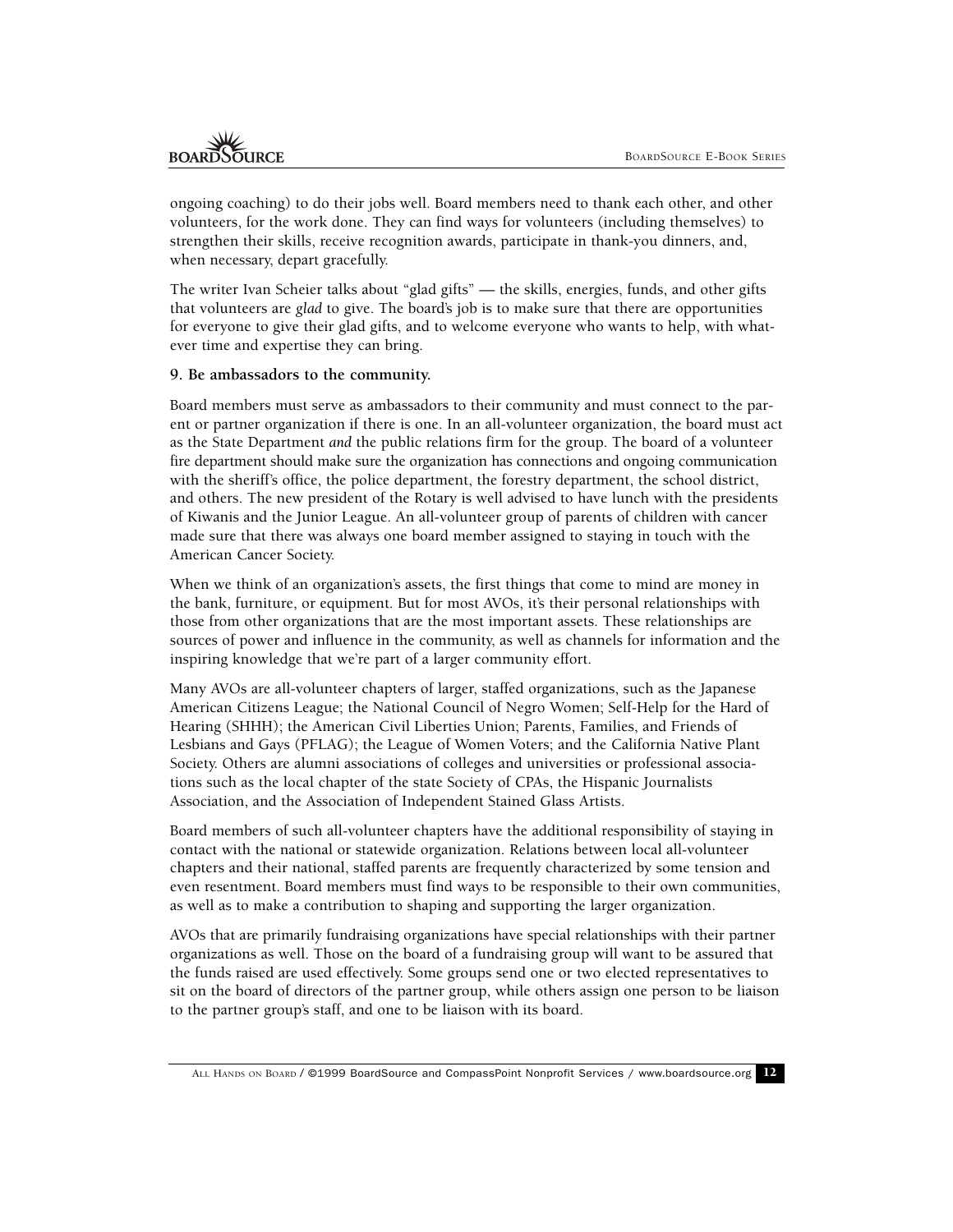#### **10. Pass along the covenant. Provide leadership in spirit.**

There's no job as intangible or as important as the job the board plays in establishing a beneficial climate in the organization and among the volunteers. By bringing their own "glad gifts," board members build a spirit where others contribute gladly, not reluctantly or guiltily. By paying scrupulous attention to financial matters, the board establishes an atmosphere of accountability and integrity. By ensuring that government and other paperwork is filed properly, the board demonstrates a commitment to doing things right.

Each of us, in every interaction we have with others in our all-volunteer organization, contributes to setting a tone for our work. Most of us can think back to one or two volunteer leaders who set examples for us that we follow every day, consciously or unconsciously. Perhaps one of the most important legacies we can provide is to be a similar example to the countless volunteers who work with us and who will succeed us.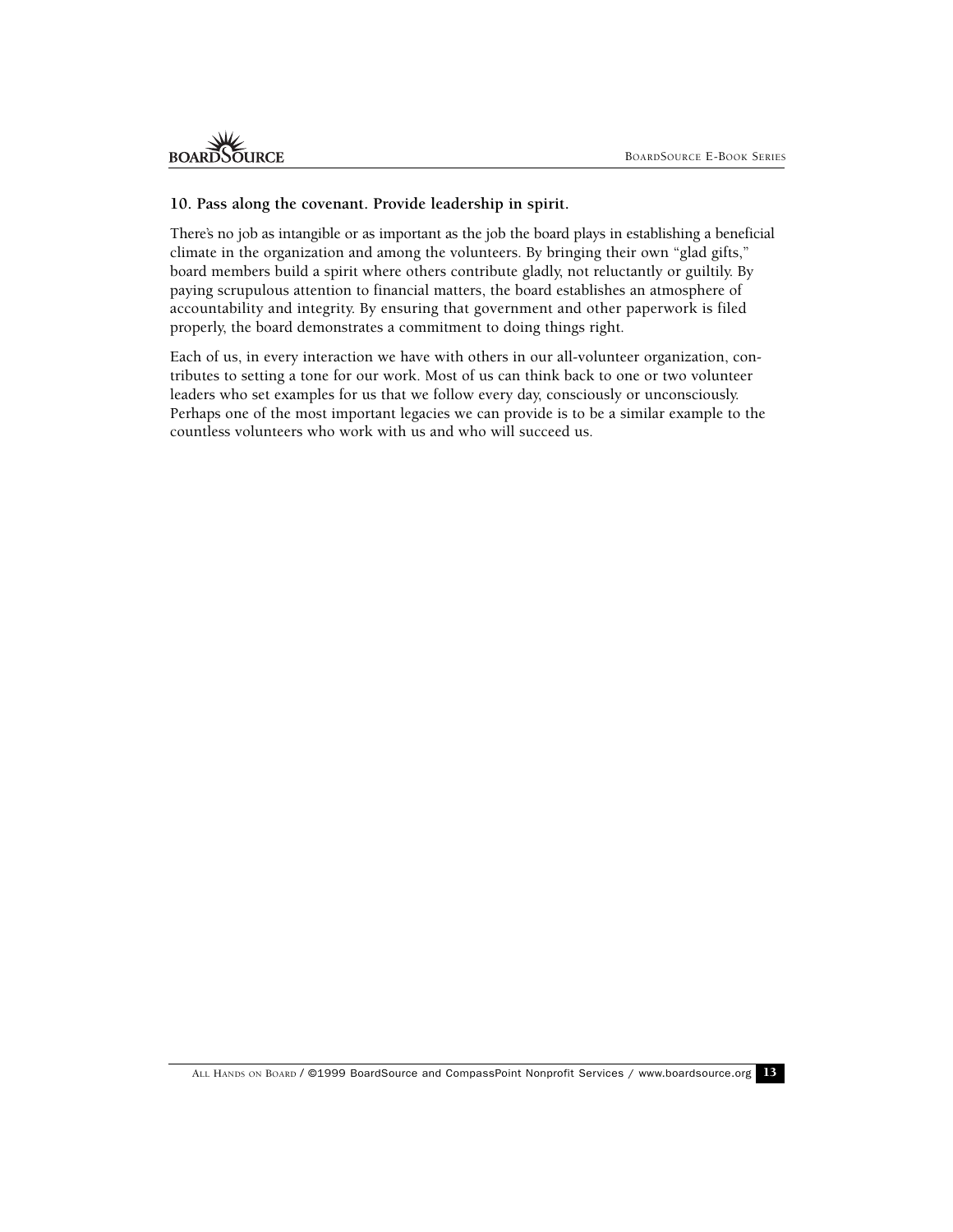# AVO BOARD CHECKLIST

How satisfied are you that your board completes the following job responsibilities effectively?

|                                                                                                          | Not<br><b>Satisfied</b> | <b>Somewhat</b><br>Satisfied | <b>Very</b><br>Satisfied |
|----------------------------------------------------------------------------------------------------------|-------------------------|------------------------------|--------------------------|
| 1. Handle the money and file the forms.                                                                  |                         |                              |                          |
| Responsibility for financial management<br>is appropriately assigned.                                    |                         |                              |                          |
| Federal and state requirements for filing<br>are met.                                                    |                         |                              |                          |
| 2. Keep it legal and safe.                                                                               |                         |                              |                          |
| The organization is adequately insured.                                                                  |                         |                              |                          |
| An appropriate person is assigned to monitor<br>legal compliance.                                        |                         |                              |                          |
| 3. Make big decisions for the future.                                                                    |                         |                              |                          |
| A general organizational direction for the next<br>few years has been determined.                        |                         |                              |                          |
| 4. Make sure the organization stays<br>accountable to its constituencies.                                |                         |                              |                          |
| Your organization does the job it has set out<br>to do and makes itself accountable to the<br>community. |                         |                              |                          |
| Someone has been identified to speak to the<br>press on the organization's behalf?                       |                         |                              |                          |
| 5. Get help when you need it.                                                                            |                         |                              |                          |
| Your board gets help when it is needed.                                                                  |                         |                              |                          |
| 6. Plan for the arrival and departure<br>of individual members.                                          |                         |                              |                          |
| Your board recruits, trains, and retains<br>new board members.                                           |                         |                              |                          |

ALL HANDS ON BOARD / @1999 BoardSource and CompassPoint Nonprofit Services / www.boardsource.org 14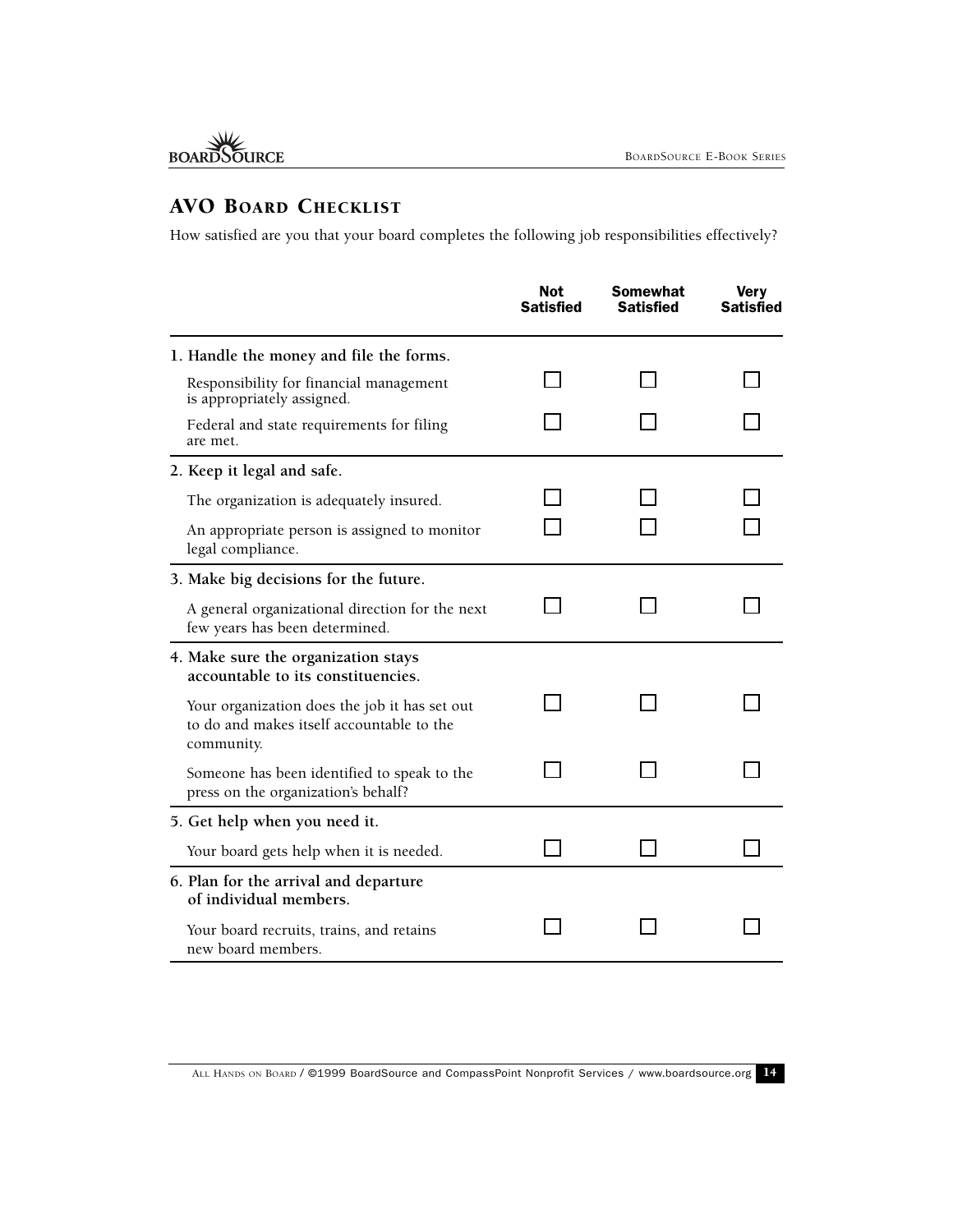BOARDSOURCE

|                                                                                                                                                  | Not<br><b>Satisfied</b> | Somewhat<br><b>Satisfied</b> | <b>Very</b><br><b>Satisfied</b> |
|--------------------------------------------------------------------------------------------------------------------------------------------------|-------------------------|------------------------------|---------------------------------|
| 7. Get the work done.                                                                                                                            |                         |                              |                                 |
| The work of the organization is<br>being done well.                                                                                              |                         |                              |                                 |
| If you raise funds for another organization,<br>that the relationship your group has with<br>that organization is being well managed.            |                         |                              |                                 |
| 8. Support other volunteers so that they<br>can successfully contribute to the<br>organization's work.                                           |                         |                              |                                 |
| The work of the board is organized so<br>that people with different "glad gifts" and<br>different levels of commitment<br>can still be involved. |                         |                              |                                 |
| 9. Be ambassadors to the community.                                                                                                              |                         |                              |                                 |
| The right people and community<br>groups with which to be in contact<br>have been identified.                                                    |                         |                              |                                 |
| A representative to be the primary<br>contact has been assigned.                                                                                 |                         |                              |                                 |
| 10. Pass along the covenant.                                                                                                                     |                         |                              |                                 |
| A good climate for the volunteers<br>has been established.                                                                                       |                         |                              |                                 |
| The executive director and board are leaving<br>a strong legacy for the organization.                                                            |                         |                              |                                 |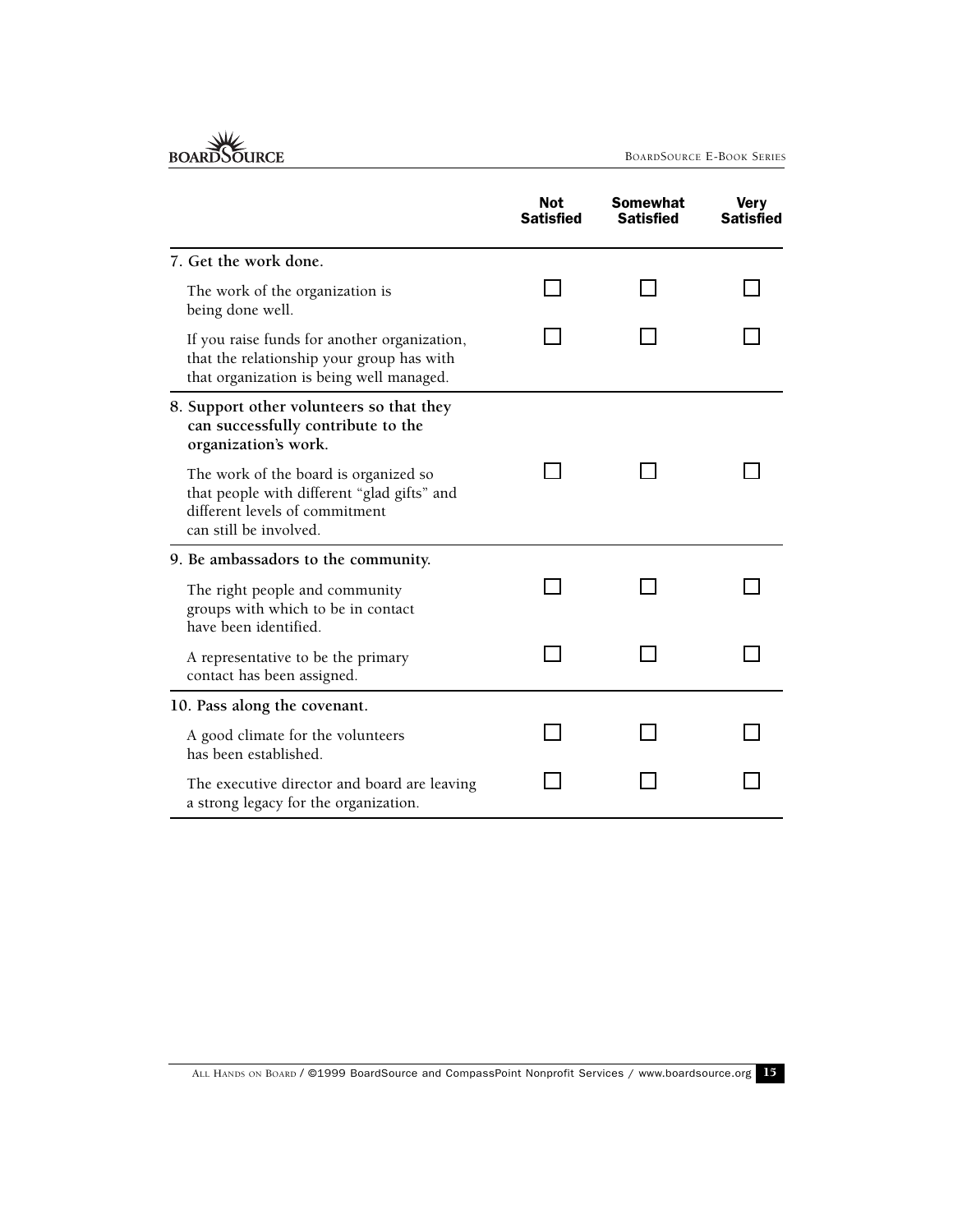## SUGGESTED RESOURCES

Allison, Michael and Jude Kaye. *Strategic Planning for Nonprofit Organizations: A Practical Guide and Workbook*. New York, NY: John Wiley & Sons, 1997. Although written for staffed organizations, this handbook has practical advice, worksheets, and timelines on writing mission statements, board retreats, strategic plans (both simple and complex), and getting others involved. Disk included.

BoardSource. *The BoardSource Governance Series*. Washington, DC: BoardSource, 2003. A series of 9 books from BoardSource, including *Ten Basic Responsibilities of Nonprofit Boards, Financial Responsibilities of Nonprofit Boards,* and *Fundraising Responsibilities of Nonprofit Boards.*

Dalsimer, John Paul. *Self-Help Accounting: A Guide for the Volunteer Treasurer*. Philadelphia, PA: Energize, Inc., 1989. Written in a friendly, nonpatronizing style for volunteer treasurers who keep the books for their organizations. Goes over it all, from filling out the check stubs to preparing financial reports.

Klein, Kim. *Fundraising for Social Change*. Berkeley, CA: Chardon Press, 1997. Gives all the information you need, from asking for money to building a donor base, using direct mail effectively, organizing capital campaigns, and getting volunteers to raise funds with you. Kim also writes the *Grassroots Fundraising Journal*, a monthly publication with grassroots fundraising advice and the latest grassroots tips, new publication announcements, and workshop opportunity alerts.

Scheier, Ivan H. *When Everyone's a Volunteer: The Effective Functioning of All-Volunteer Groups*. Philadelphia, PA: Energize, Inc., 1992. This book provides a framework for leading all-volunteer efforts and includes group interaction exercises.

White, Barbara J., and Edward J. Madera, editors. *Self-Help Sourcebook: Finding and Forming Mutual Aid Self-Help Groups*. Denville, NJ: American Self-Help Clearinghouse, 1995. Provides references to hundreds of self-help groups with advice on how to run a self-help group.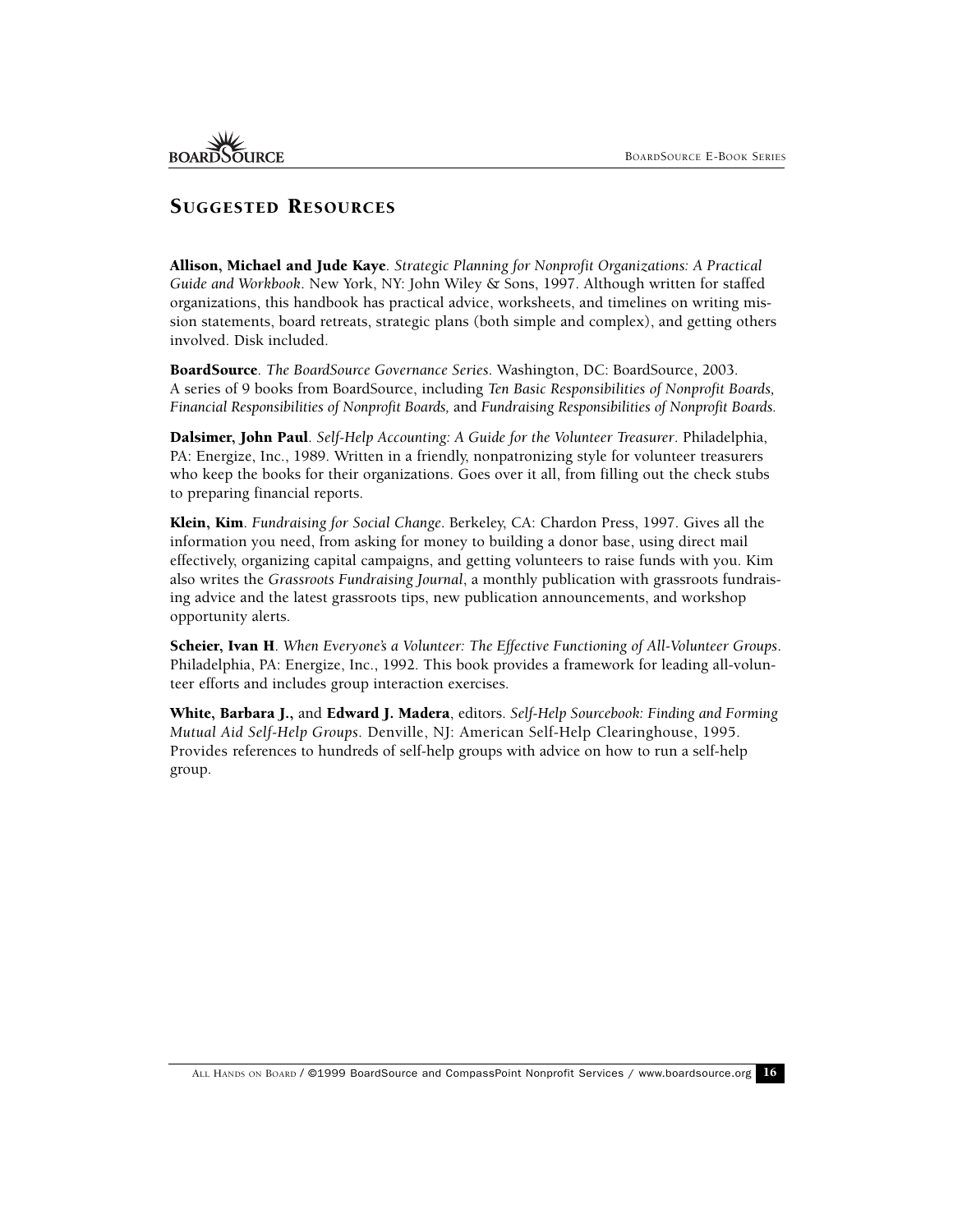## ORGANIZATIONS, LISTSERVS, AND WEB SITES

*Board Cafe*: A free monthly newsletter for members of nonprofit boards of directors. Available by fax or e-mail. To subscribe, call 415-541-9000, fax 415-541-7708, or send e-mail to **supportcenter@supportcenter.org** and type SUBSCRIBE BOARD CAFE in the body of the text.

BoardSource: The publisher of this handbook, and more than 75 others, has an extensive Web site with an online bookstore, information on workshops and consulting services, and other nonprofit governance-related information. BoardSource members receive the magazine *Board Member* six times a year and also can subscribe to a members-only listserv, Boardtalk, for answers to governance questions. 1828 L Street, NW, Suite 900, Washington, DC 20036. 1-800-883-6262. www.boardsource.org

Energize, Inc.: Mostly directed towards paid staff who manage volunteers, this Web site still has more information than any other on all-volunteer organizations. 5450 Wissahickon Ave., Philadelphia, PA 19144. 1-800-395-9800. www.energizeinc.com

Nonprofit GENIE (Global Electronic Nonprofit Information Express): An extensive set of Frequently Asked Questions (FAQs) on many nonprofit topics, including boards of directors, financial management, strategic planning, etc. www.genie.org

Nonprofit Risk Management Center gives information about managing resources wisely, protecting clients from harm, and safeguarding assets. They also have a newsletter, *Community Risk Management and Insurance*, and various publications, including two booklets on insurance for volunteers and controlling risks in volunteer programs. 1001 Connecticut Avenue, NW, Suite 410, Washington DC 20036. 202-785-3891. www.nonprofitrisk.org.

Support Center for Nonprofit Management: As the author and co-publisher of this handbook, the Support Center's Web site features publications, links, and information about the Support Center's programs. 706 Mission Street, 5th Floor, San Francisco, CA 94103-3113. 415-541-9000. www.supportcenter.org/sf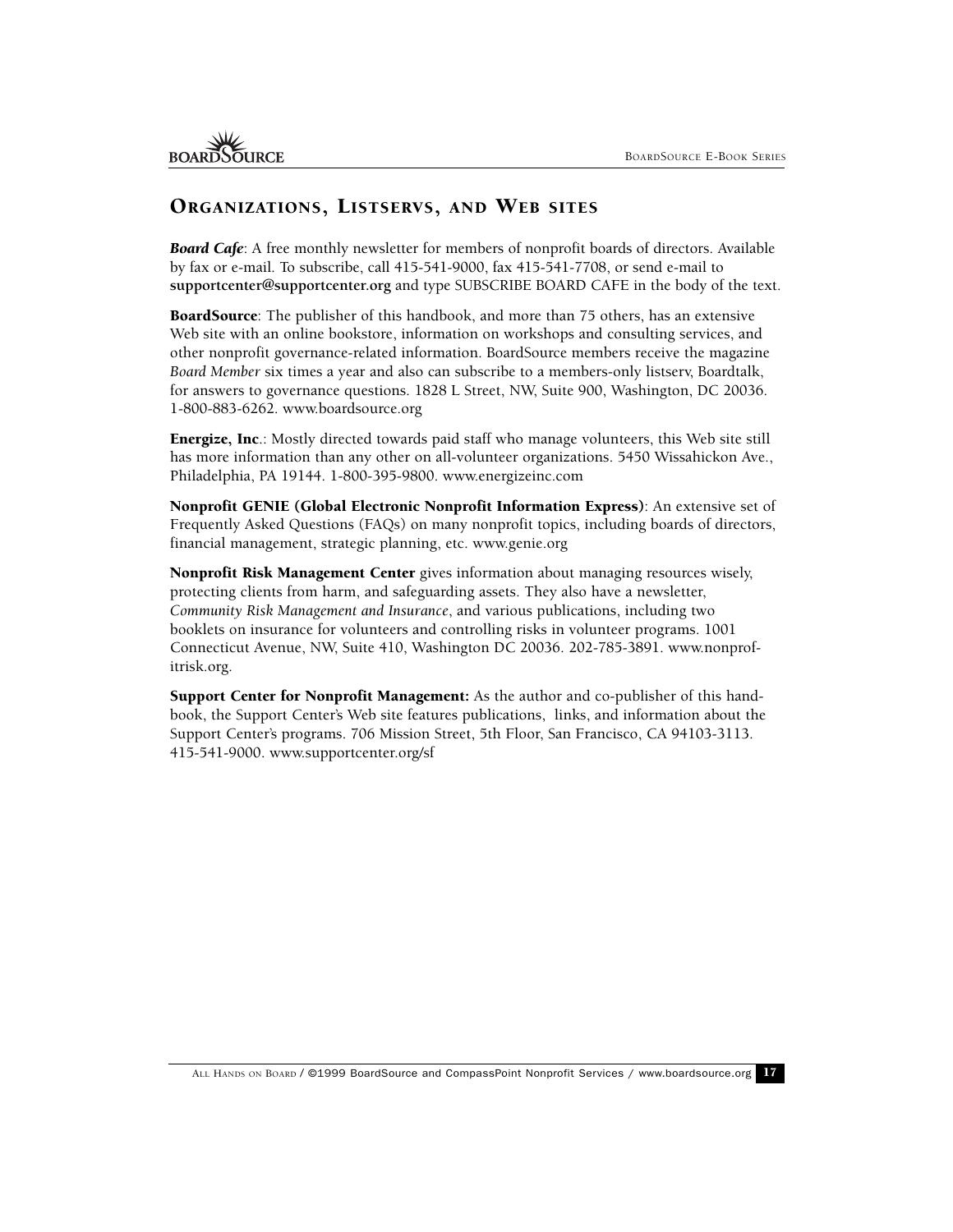## ACKNOWLEDGMENTS

Thanks to the many people who helped bring this book to pass, beginning with Rick Moyers and Janis Johnston of BoardSource, who have been unfailingly helpful. Through our consulting practice at the Support Center we have worked with the remarkable leaders of many allvolunteer organizations, and I'm grateful to them for working with us and letting us learn from them. Thanks, too, to my co-workers who helped with the text: Mike Allison, Jude Kaye, Karen Aitchison, Alice Lara, Roald Alexander, Pardis Parsa, and Richard Fowler. Much of the applied research behind this book has been supported in words, dollars, and deeds by Sylvia Yee and the Evelyn and Walter Haas, Jr. Fund; Barbara Kibbe and the David and Lucile Packard Foundation; and Jim Canales and the James Irvine Foundation. Finally, as a person whose earliest memories include bowling nights at JACL (Japanese American Citizens League), I would like to thank my parents, Tad and Sachi Masaoka, for their lifelong example of community involvement through all-volunteer organizations.

## ABOUT THE AUTHOR

*Jan Masaoka* is Executive Director of the Support Center for Nonprofit Management, a regional consulting and training organization serving nonprofit volunteers, staff, and board members. As one of the Support Center's staff consultants, Jan consults to nonprofit organizations in financial management, program evaluation, and boards of directors. Her published work includes *Action Handbook for Boards* (published by the National Minority AIDS Council) and *What A Difference Nonprofits Make: A Guide to Accounting Procedures* (published by Accountants for the Public Interest). She edits the *Board Cafe* a national electronic newsletter for members of nonprofit boards of directors.

Jan's community activities include serving as president of the San Francisco Foundation Community Initiative Funds and vice president of the San Francisco Telecommunications Commission.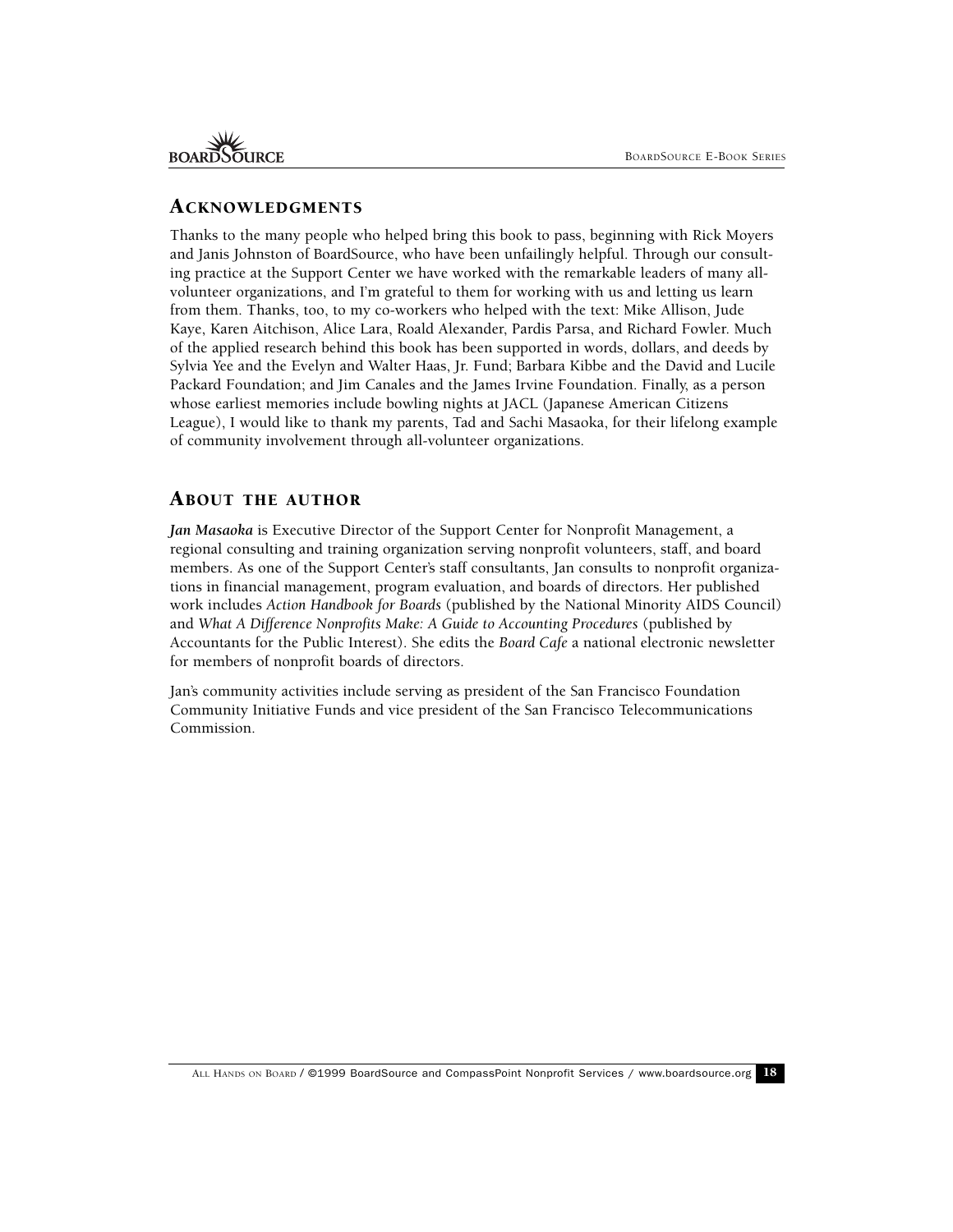# *Further BoardSource Resources*

# **GOVERNANCE**

*Ten Basic Responsibilities of Nonprofit Boards* provides a succinct overview of the core areas of board responsibilities examined in The Governance Series.

*Nonprofit Board Answer Book* is organized in an easy-to-follow question and answer format and covers almost every situation you're likely to encounter in nonprofit board governance.

*Nonprofit Governance Steering Your Organization with Authority and Accountability* takes an innovative look at governance and describes ways that boards and board members can add value to the organizations they serve.

# BOARD RECRUITMENT AND ORIENTATION

*The Board Building Cycle* features nine-steps for your board to follow through the board development process.

*Meeting the Challenge,* hosted by Ray Suarez, is ideal for use as a board orientation tool.

*Presenting: Board Orientation* is an easy to use presentation template for your next board orientation or recruitment session.

## STRATEGIC PLANNING

*Driving Strategic Planning* will set you on the right path towards initiating a sustainable and dynamic long-term strategic planning process that will grow with your organization.

*The Nonprofit Board's Role in Setting and Advancing the Mission* shows how board members can actively contribute to the creation of mission.

## FUNDRAISING

*Fearless Fund-Raising* will help you motivate and involve your board to become active fundraisers.

*Speaking of Money,* hosted by ABC News journalist Hugh Downs, is an inspiring way to introduce board members to the critical responsibility of fundraising.

## FINANCIAL AND LEGAL

*Understanding Nonprofit Financial Statements* will help your board members to ensure that adequate resources are available and effectively managed.